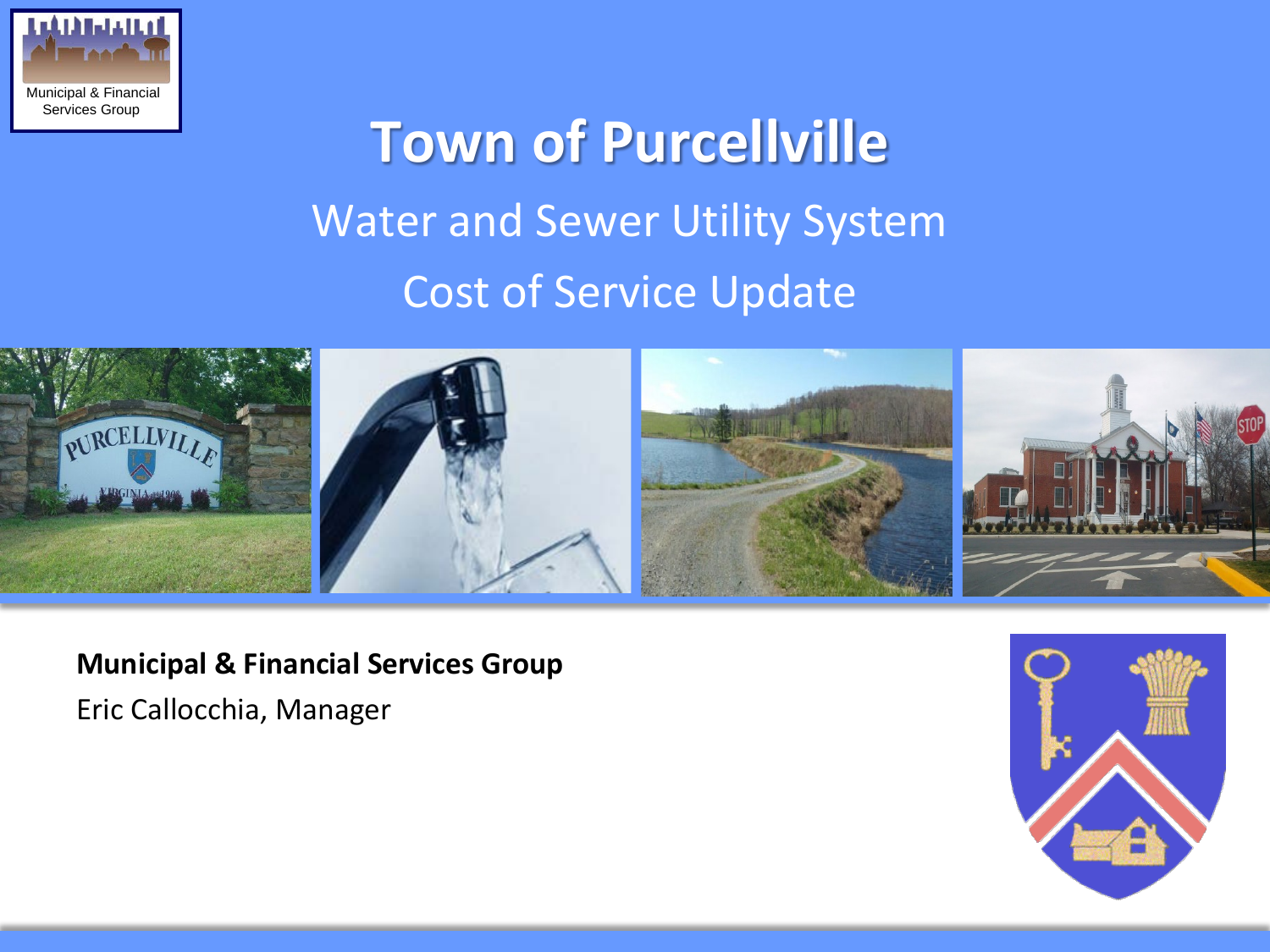## **Update**

- The financial plan analysis for the Town has been updated to include an increase in water and sewer rates in Fiscal Year 2017.
- Updated data has been taken into account, including:
	- FY 2017 proposed operating budget
	- FY 2017 proposed revenues
	- Most recent capital improvement plan
	- Most recently available consumption data (through February 2016 billing cycle)
- Baseline scenario includes no development beyond the Mayfair connections
- Two additional scenarios considered:
	- Additional connections from Kline only
	- Additional connections from Kline and Warner Brook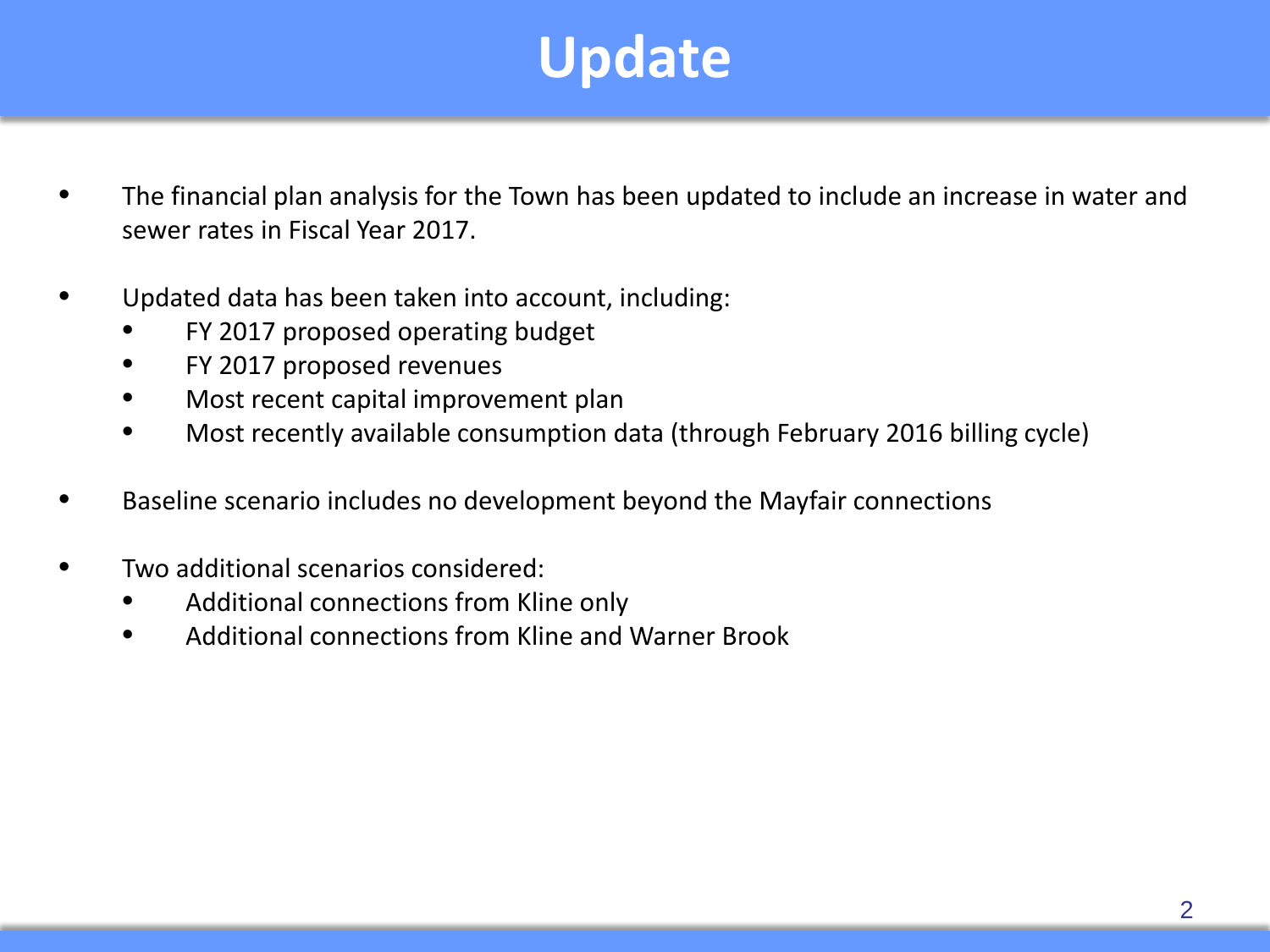## **Water Utility**

#### **Non-Growth Revenue Requirements - Rate Adjustments**



\* Includes miscellaneous revenues, customer growth and annual rate increases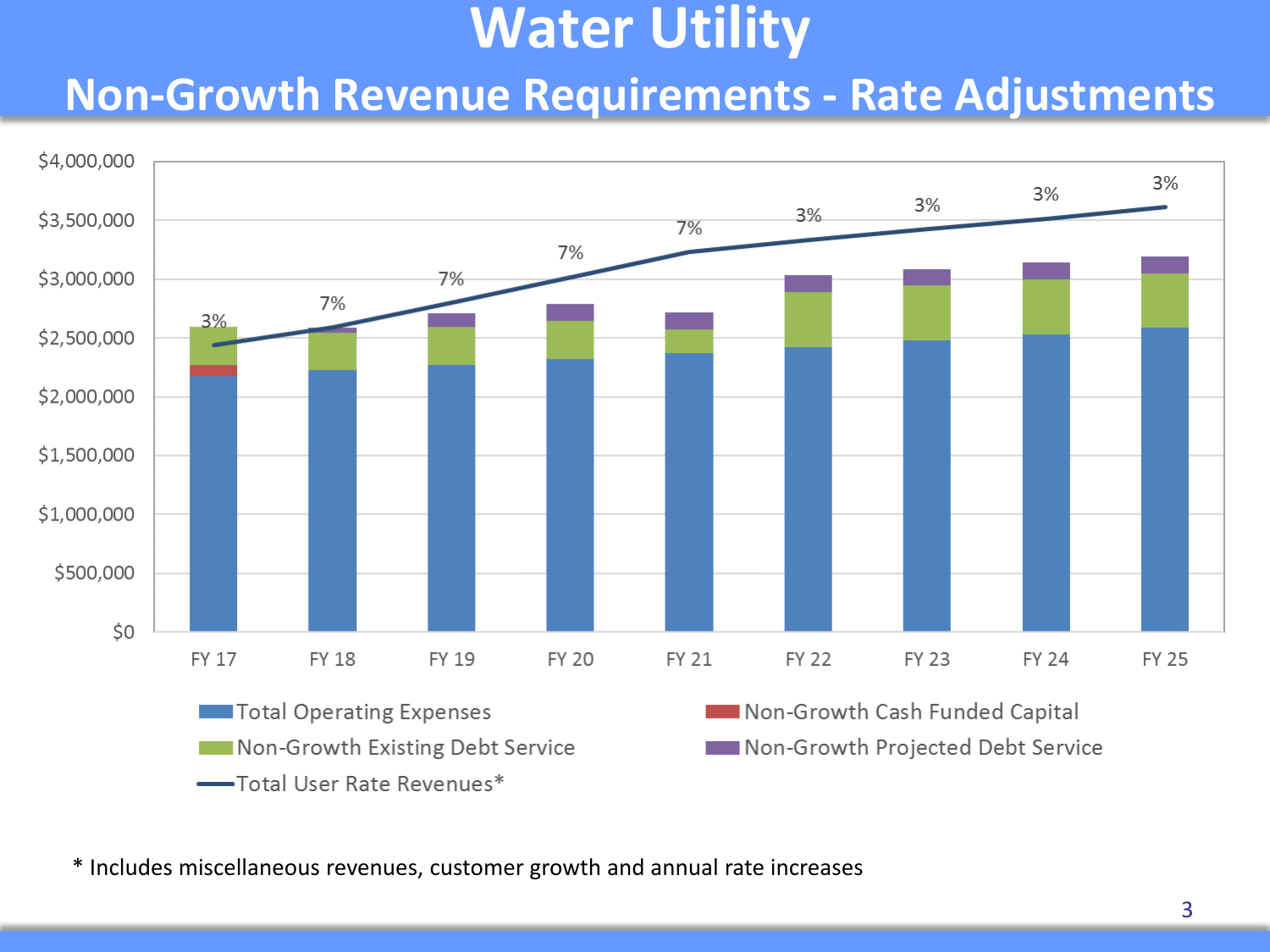## **Water Utility**

#### **Growth Revenue Requirements**



#### •**Only Mayfair Connections, Includes interest income**

**Note: Fiscal year 2021 debt service includes \$1.44 million balloon maturity. Projections currently contemplate paying off this amount at maturity in fiscal year 2021 with reserves in the Water Fund. The Town may also wish to evaluate terming this maturity out to its originally intended final maturity prior to fiscal year 2021.**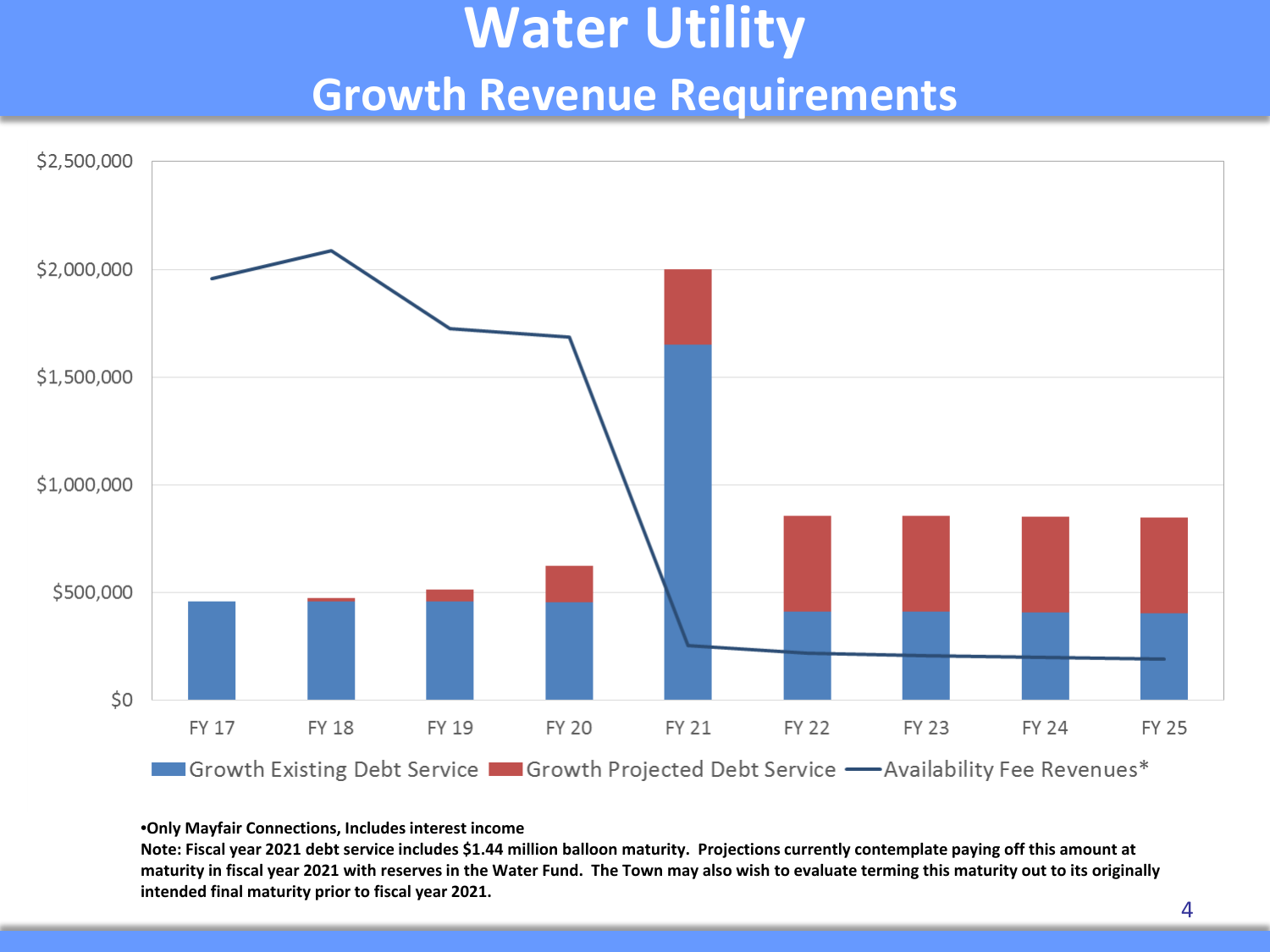## **Water Utility Cash Balance**



Cash balance assumes user fee increases and projected new water connections and payoff of 2021 balloon maturity from reserves.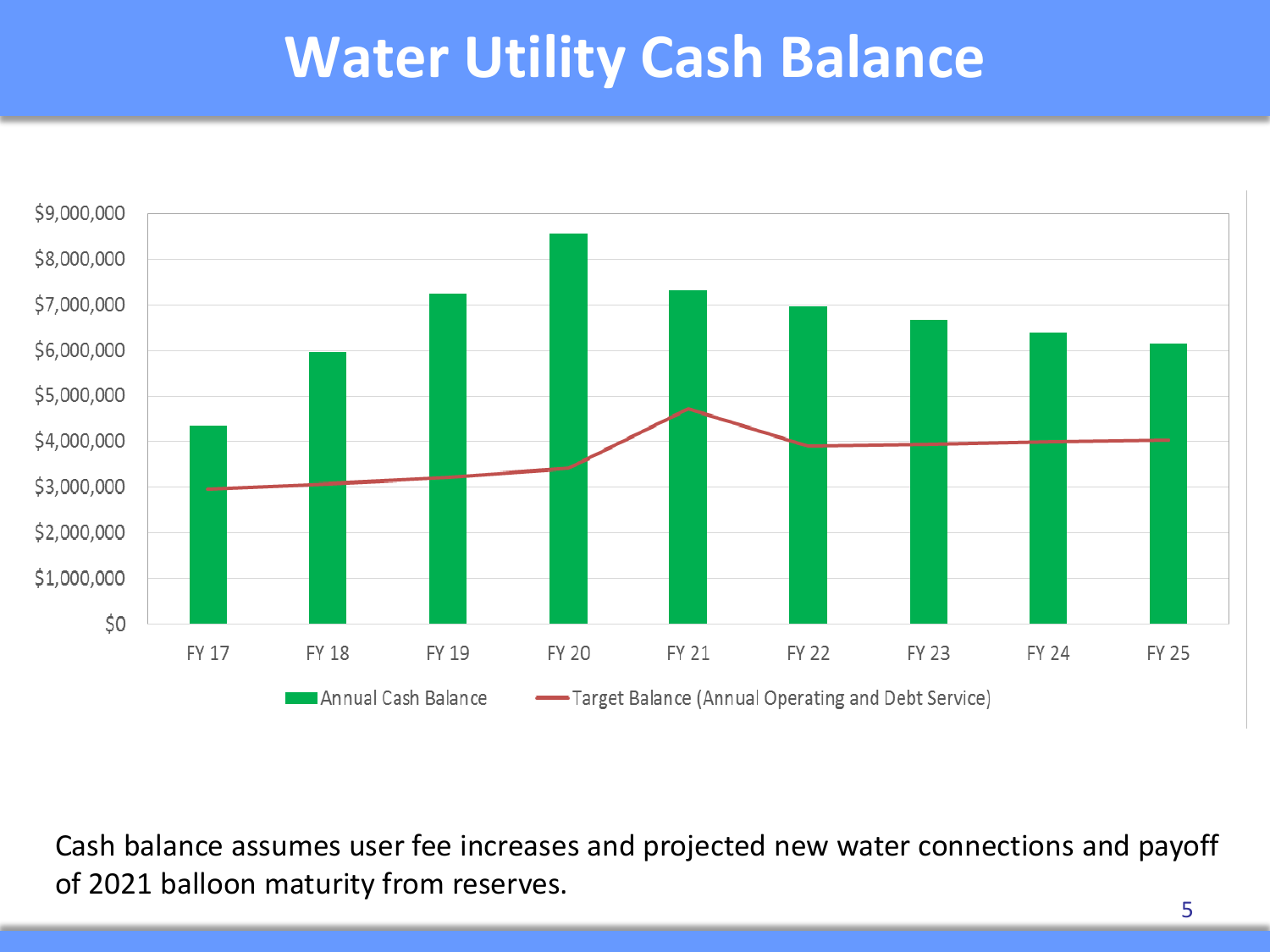## **Sewer Utility**

#### **Non-Growth Revenue Requirements - Rate Adjustments**



\* Includes miscellaneous revenues, customer growth and annual rate increases 6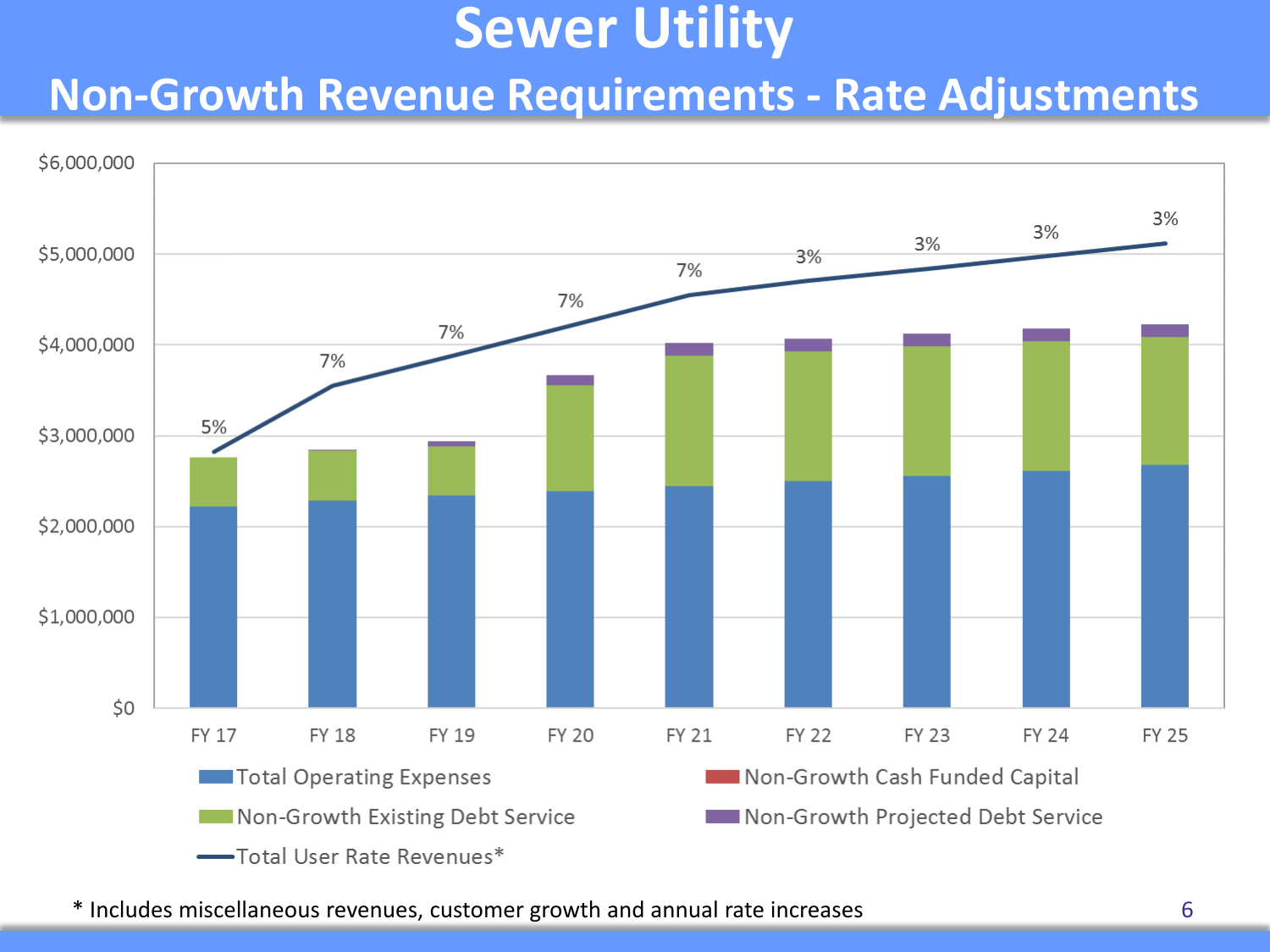#### **Sewer Utility**

#### **Capital Growth Revenue Requirements**



\* Only Mayfair connections, Includes interest income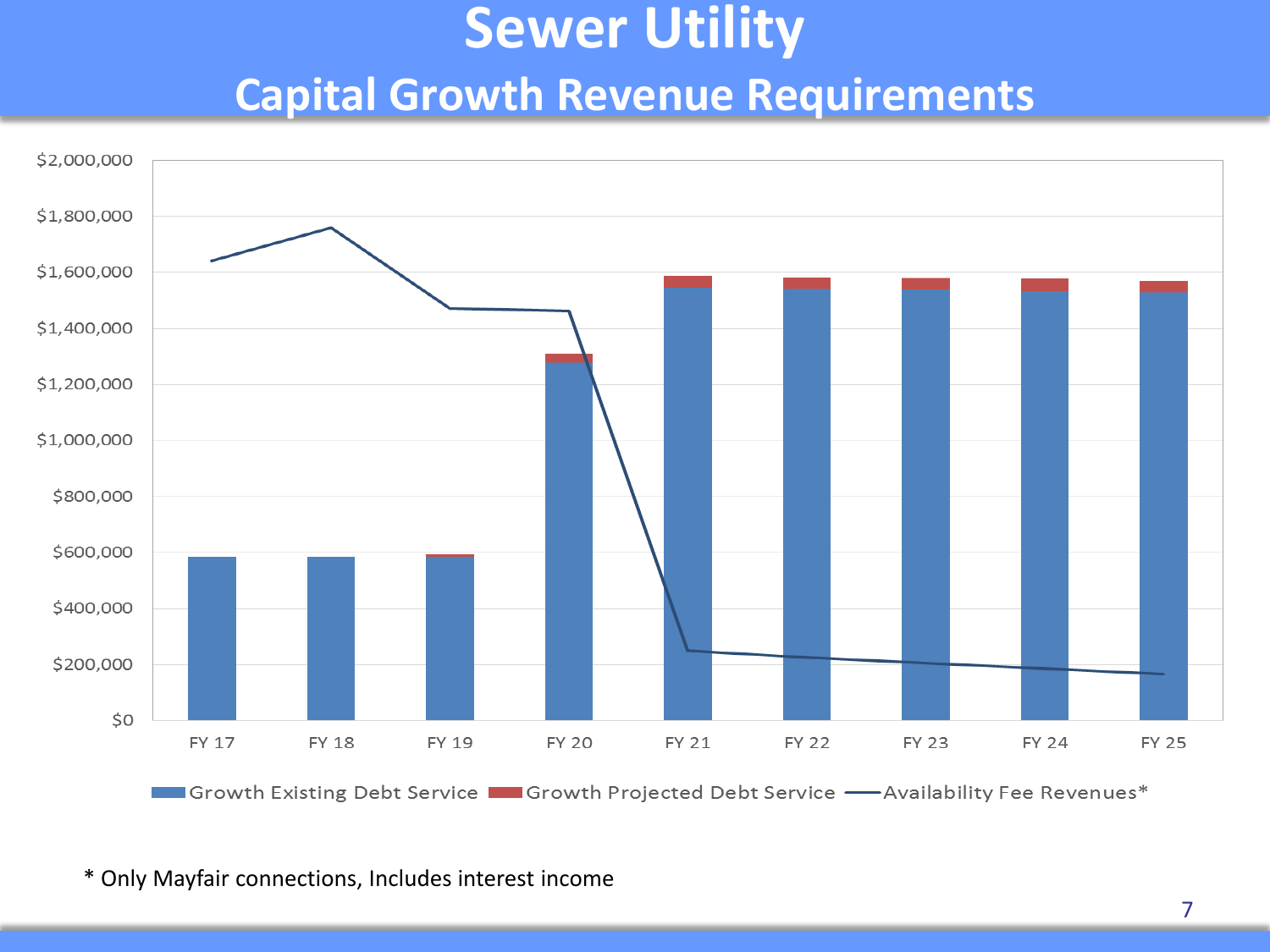## **Sewer Utility Cash Balance**



Cash balance assumes user fee increases and projected new sewer connections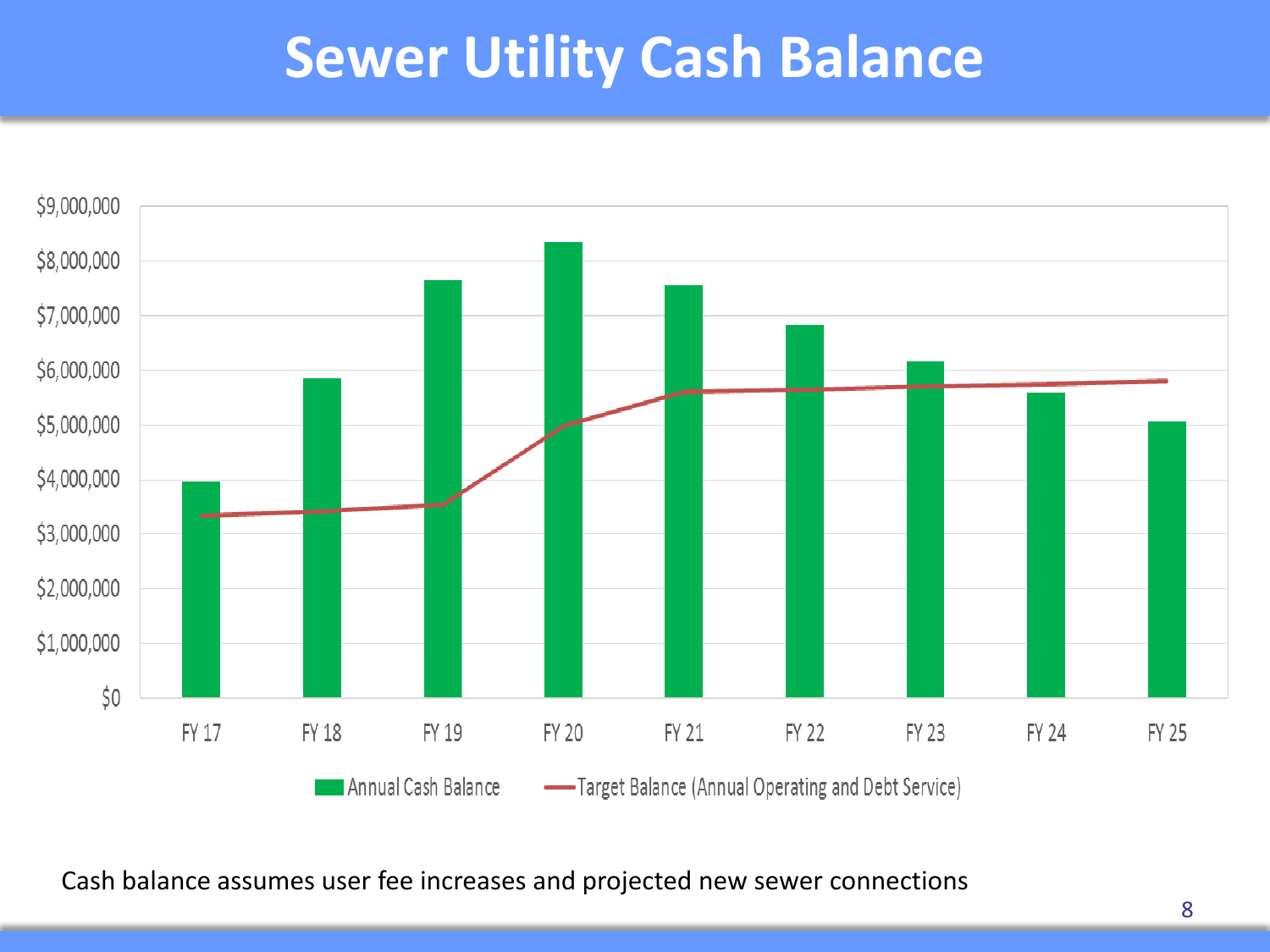## **COMBINED Water and Sewer Fund Cash Balance**



Cash balance assumes user fee increases and projected Mayfair connections only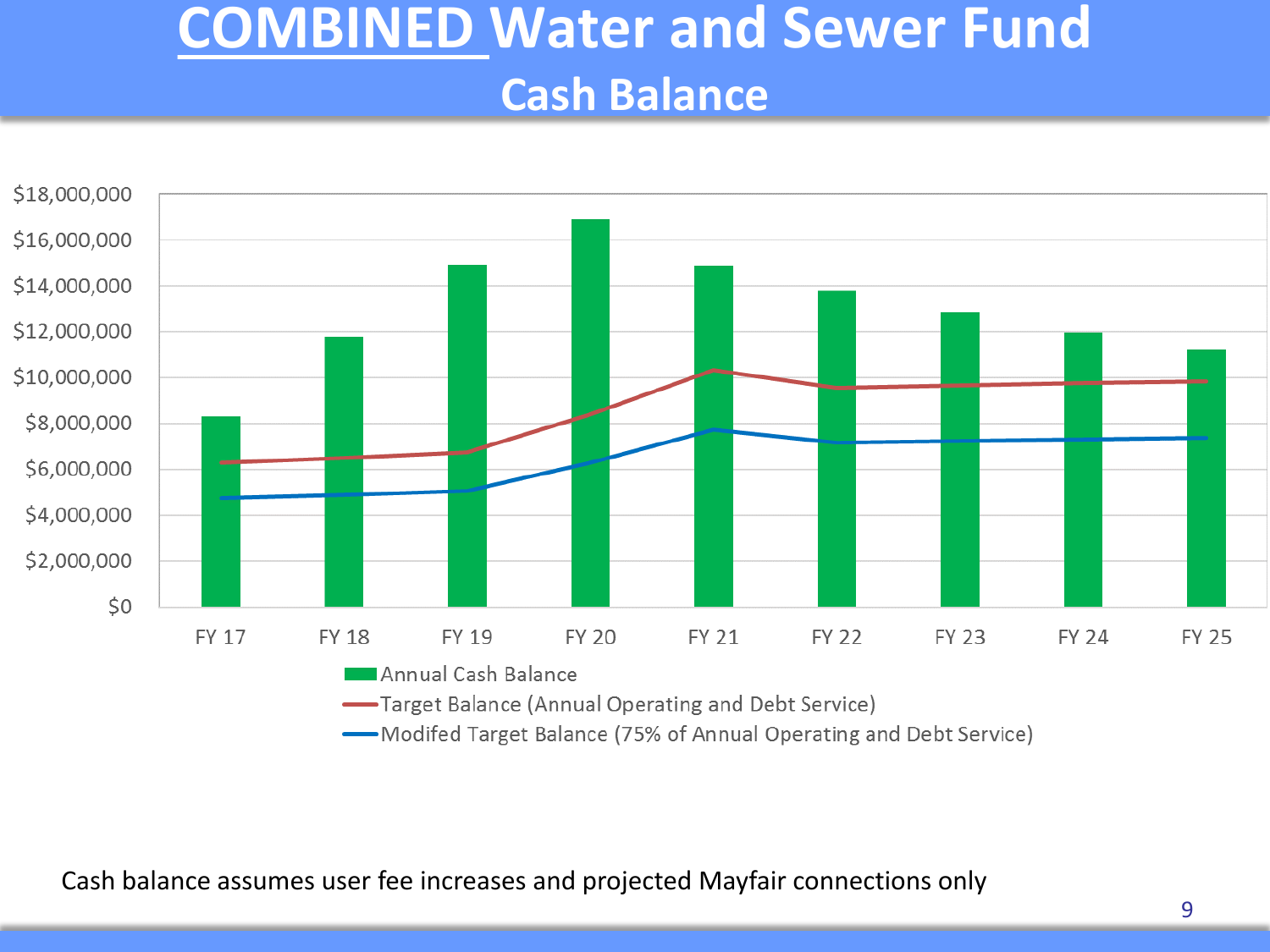#### **Water Rates - Forecast**

|                                                      | <b>Current</b> | <b>FY 17</b> | <b>FY 18</b> | <b>FY 19</b> | <b>FY 20</b> | <b>FY 21</b> |
|------------------------------------------------------|----------------|--------------|--------------|--------------|--------------|--------------|
| <b>Fixed Charge Increase</b>                         |                | 0%           | 0%           | 0%           | 0%           | 0%           |
| <b>Fixed Charge</b>                                  | \$15.00        | \$15.00      | \$15.00      | \$15.00      | \$15.00      | \$15.00      |
|                                                      |                |              |              |              |              |              |
| <b>Consumption Rate Increase</b>                     | $\blacksquare$ | 3%           | 7%           | 7%           | 7%           | 7%           |
| $0 - 5,000$ gallons                                  | \$6.16         | \$6.34       | \$6.79       | \$7.26       | \$7.77       | \$8.32       |
| 5,000 - < 10,000 gallons                             | \$8.21         | \$8.45       | \$9.04       | \$9.68       | \$10.35      | \$11.08      |
| 10,000 - <15,000 gallon                              | \$9.90         | \$10.20      | \$10.91      | \$11.68      | \$12.50      | \$13.37      |
| 15,000 -< 20,000 gallons                             | \$11.79        | \$12.14      | \$12.99      | \$13.90      | \$14.87      | \$15.91      |
| 20,000 - < 50,000 gallons                            | \$14.71        | \$15.16      | \$16.22      | \$17.35      | \$18.57      | \$19.87      |
| 50,000 - < 100,000 gallons                           | \$16.79        | \$17.29      | \$18.51      | \$19.80      | \$21.19      | \$22.67      |
| 100,000 - < 150,000 gallons                          | \$18.87        | \$19.43      | \$20.79      | \$22.25      | \$23.81      | \$25.47      |
| 150,000 - < 200,000 gallons                          | \$20.94        | \$21.57      | \$23.08      | \$24.70      | \$26.42      | \$28.27      |
| 200,000 - < 250,000 gallons                          | \$23.85        | \$24.57      | \$26.29      | \$28.13      | \$30.10      | \$32.20      |
| 250,000 - < 300,000 gallons                          | \$25.93        | \$26.71      | \$28.58      | \$30.58      | \$32.72      | \$35.01      |
| 300,000 - < 350,000 gallons                          | \$28.00        | \$28.84      | \$30.86      | \$33.02      | \$35.34      | \$37.81      |
| 350,000 - < 400,000 gallons                          | \$30.08        | \$30.98      | \$33.15      | \$35.47      | \$37.95      | \$40.61      |
| 400,000 - < 450,000 gallons                          | \$32.16        | \$33.12      | \$35.44      | \$37.92      | \$40.57      | \$43.41      |
| 450,000 - < 500,000 gallons                          | \$37.35        | \$38.47      | \$41.16      | \$44.04      | \$47.12      | \$50.42      |
| 500,000 - < 550,000 gallons                          | \$42.53        | \$43.81      | \$46.88      | \$50.16      | \$53.67      | \$57.43      |
| 550,000 - < 600,000 gallons                          | \$47.72        | \$49.16      | \$52.60      | \$56.28      | \$60.22      | \$64.43      |
| Over 600,000 gallons                                 | \$52.91        | \$54.50      | \$58.32      | \$62.40      | \$66.77      | \$71.44      |
|                                                      |                |              |              |              |              |              |
| <b>Monthly Water Bill</b><br>(Monthly 4,600 gallons) | \$40           | \$41         | \$43         | \$46         | \$49         | \$52         |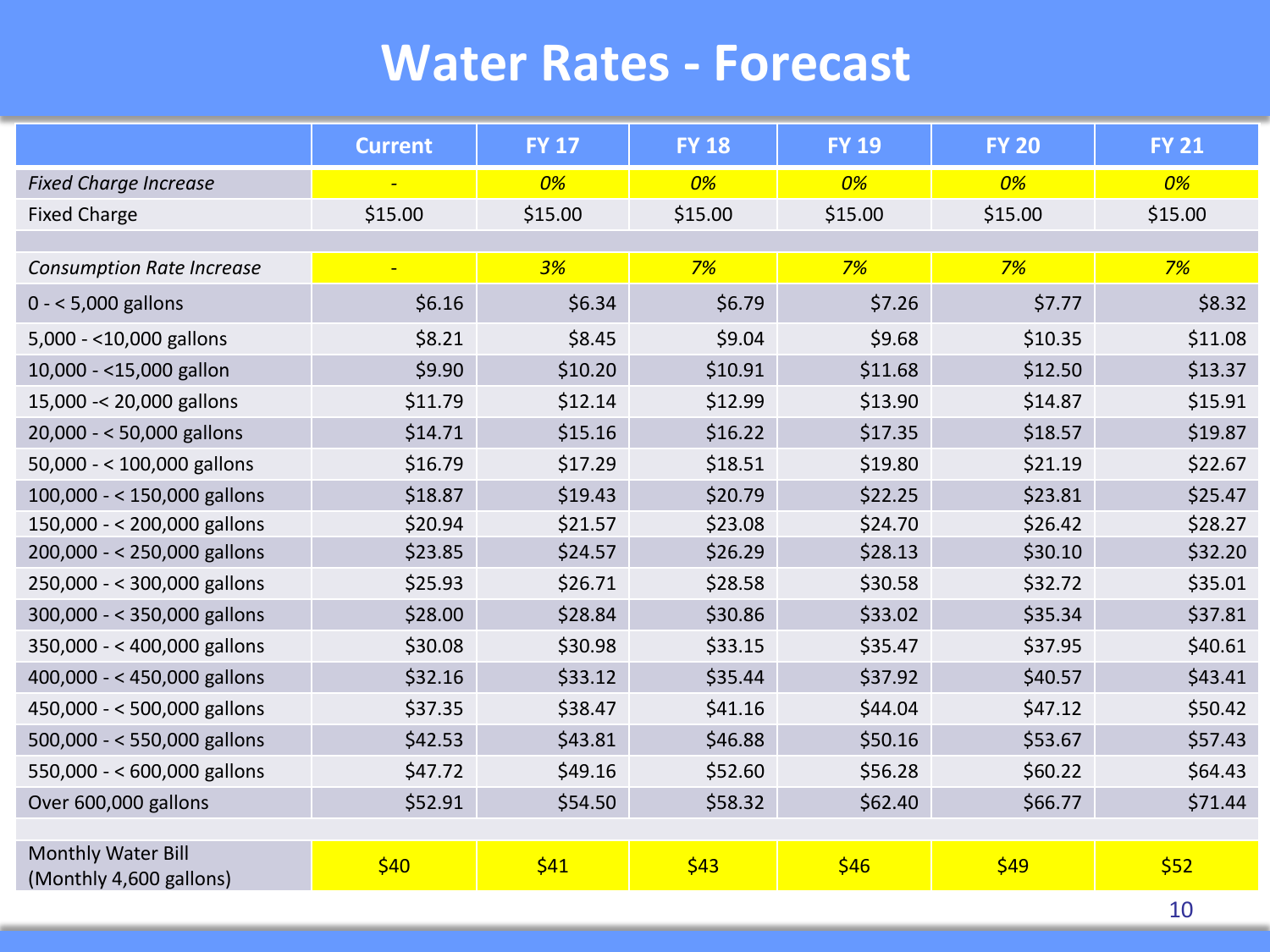#### **Sewer Rates - Forecast**

|                                                      | <b>Current</b> | <b>FY 17</b> | <b>FY 18</b> | <b>FY 19</b> | <b>FY 20</b> | <b>FY 21</b> |
|------------------------------------------------------|----------------|--------------|--------------|--------------|--------------|--------------|
| <b>Fixed Charge Increase</b>                         | $\blacksquare$ | 0%           | 0%           | 0%           | 0%           | 0%           |
| <b>Fixed Charge</b>                                  | \$15.00        | \$15.00      | \$15.00      | \$15.00      | \$15.00      | \$15.00      |
|                                                      |                |              |              |              |              |              |
| <b>Consumption Rate Increase</b>                     | $\blacksquare$ | 5%           | 7%           | 7%           | 7%           | 7%           |
| <b>Consumption Rate</b><br>$(per 1,000$ gallons)     | \$14.47        | \$15.20      | \$16.26      | \$17.40      | \$18.62      | \$19.92      |
|                                                      |                |              |              |              |              |              |
| <b>Monthly Sewer Bill</b><br>(Monthly 4,600 gallons) | \$74           | \$77         | \$82         | \$88         | \$93         | \$99         |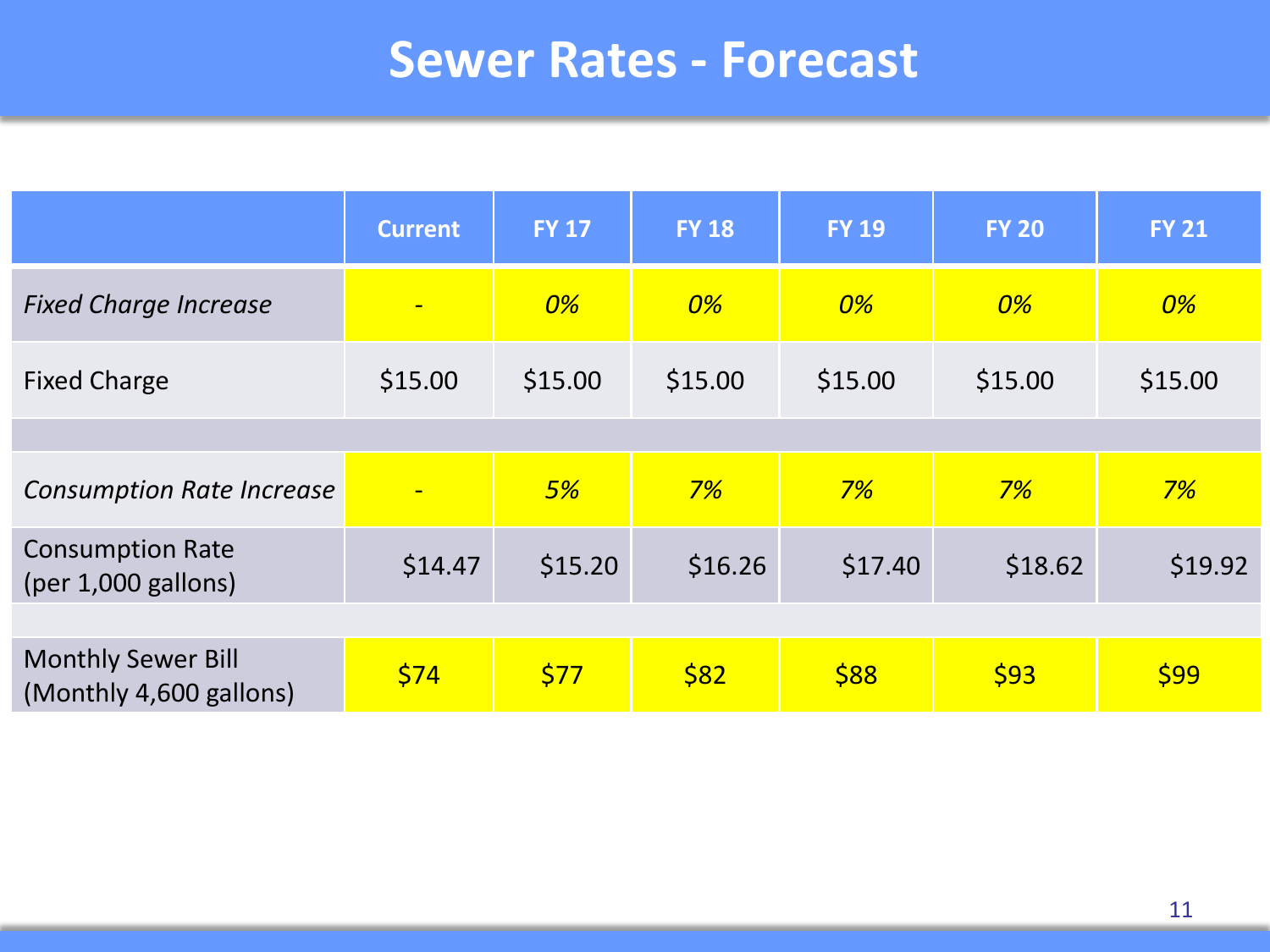#### **Water Fund Multi-Year Pro-Forma**

|                                                                                  | <b>FY 17</b>   | <b>FY 18</b>   | <b>FY 19</b>   | <b>FY 20</b>   | <b>FY 21</b>   |
|----------------------------------------------------------------------------------|----------------|----------------|----------------|----------------|----------------|
| <b>Annual Water Rate Increases</b>                                               | 3%             | 7%             | 7%             | 7%             | 7%             |
| <b>Total Operating Revenues</b>                                                  | \$2,436,877    | \$2,589,975    | \$2,797,543    | \$3,018,832    | \$3,230,417    |
| Total Operating Expenditures (less Debt Service<br>& Cash Funded Capital)        | (52, 177, 746) | (52, 223, 994) | (52, 271, 629) | ( \$2,320,694) | (52, 371, 320) |
| <b>Surplus Before Debt Service, Capital</b>                                      | \$259,131      | \$365,981      | \$525,914      | \$698,139      | \$859,187      |
| Water System Capital Expenses:                                                   |                |                |                |                |                |
| Existing Debt Service (P+I)                                                      | (5780, 888)    | (5782,046)     | (5781, 834)    | (5780, 831)    | ( \$1,849,658) |
| New Debt Service (P+I)                                                           | \$0            | (559, 341)     | (5170, 111)    | ( \$312, 601)  | ( \$495,670)   |
| <b>Cash Funded Capital</b>                                                       | (594,000)      | \$0            | \$0            | \$0            | \$0            |
|                                                                                  |                |                |                |                |                |
| Surplus / (Deficit) After Debt Service, Cash<br><b>Funded Capital</b>            | (5615, 757)    | (5475, 406)    | (5426, 031)    | (5395, 293)    | (51, 486, 141) |
| <b>Current Planned (Including Mayfair)</b>                                       | 70             | 76             | 60             | 57             |                |
| <b>Additional Connections</b>                                                    |                |                | $\blacksquare$ |                |                |
| Availability Fee Revenues*                                                       | \$1,957,662    | \$2,087,614    | \$1,723,916    | \$1,685,591    | \$256,322      |
|                                                                                  |                |                |                |                |                |
| Net Surplus / (Deficit) After Debt Service,<br><b>Capital and Availabilities</b> | \$1,341,905    | \$1,612,209    | \$1,297,886    | \$1,290,298    | (51, 229, 819) |
| <b>Total Cash and Cash Equivalents</b>                                           | \$4,343,674    | \$5,955,883    | \$7,253,769    | \$8,544,067    | \$7,314,248    |

12 \*Includes interest income on cash reserves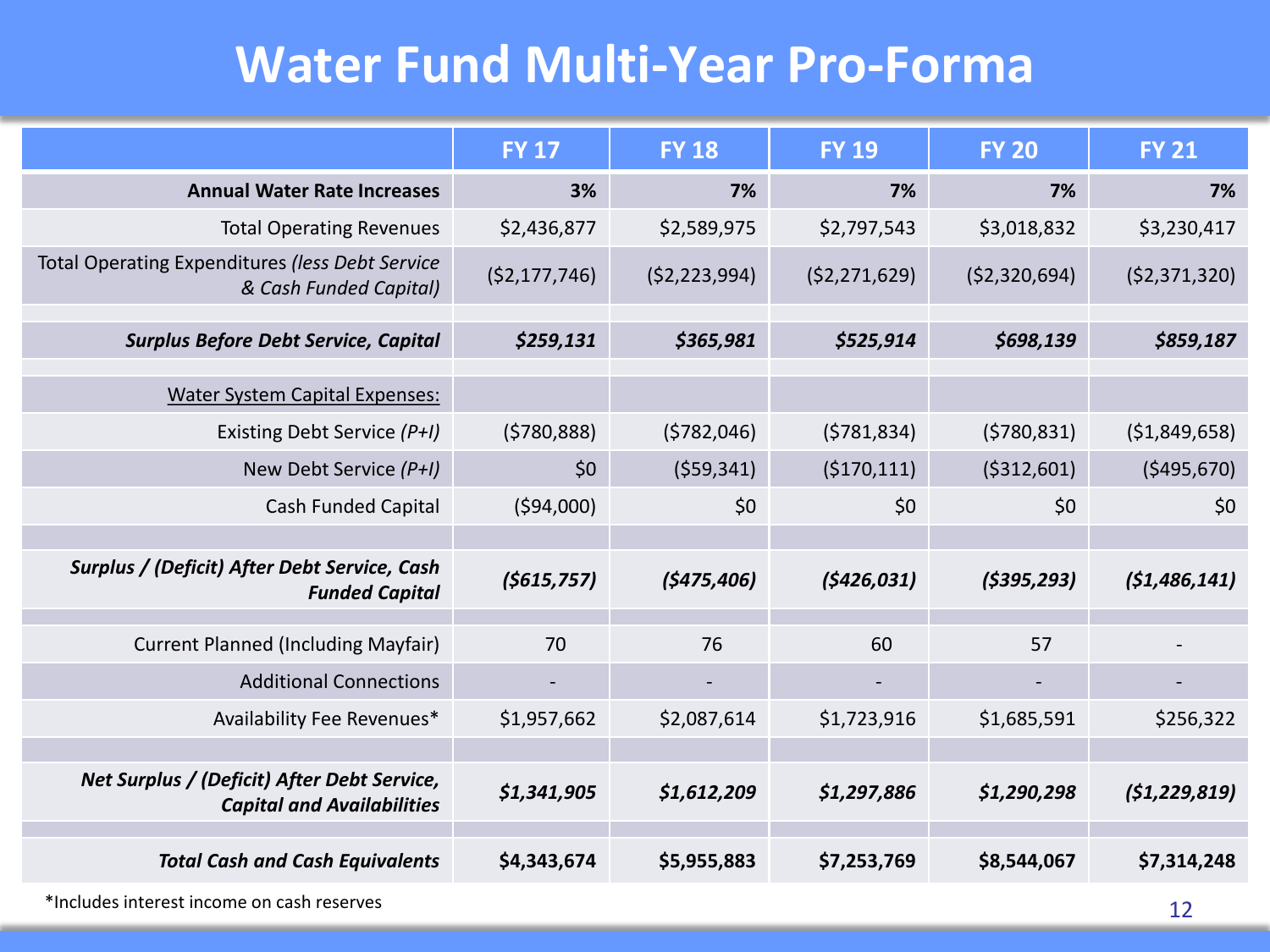#### **Sewer Multi-Year Pro-Forma**

|                                                                                  | <b>FY 17</b>   | <b>FY 18</b>   | <b>FY 19</b>   | <b>FY 20</b>   | <b>FY 21</b>   |
|----------------------------------------------------------------------------------|----------------|----------------|----------------|----------------|----------------|
| <b>Annual Sewer Rate Increases</b>                                               | 5%             | 7%             | 7%             | 7%             | 7%             |
| <b>Total Operating Revenues</b>                                                  | \$2,827,834    | \$3,552,597    | \$3,874,360    | \$4,218,196    | \$4,549,410    |
| Total Operating Expenditures (less Debt Service<br>& Cash Funded Capital)        | (52, 220, 049) | (52, 291, 575) | (52,341,940)   | (52, 393, 815) | (52, 447, 247) |
| <b>Surplus Before Debt Service, Capital</b>                                      | \$607,785      | \$1,261,022    | \$1,532,420    | \$1,824,381    | \$2,102,163    |
| Sewer System Capital Expenses:                                                   |                |                |                |                |                |
| Existing Debt Service (P+I)                                                      | (51, 125, 805) | ( \$1,125,805) | (51, 125, 805) | (52, 440, 815) | (52, 976, 415) |
| New Debt Service (P+I)                                                           | \$0            | (\$10,527)     | (566, 672)     | (5147, 381)    | (\$182,472)    |
| Cash Funded Capital                                                              | \$0            | \$0            | \$0            | \$0            | \$0            |
| Surplus / (Deficit) After Debt Service, Cash<br><b>Funded Capital</b>            | (5518, 020)    | \$124,690      | \$339,942      | (5763, 815)    | (51,056,724)   |
| <b>Current Planned (Including Mayfair)</b>                                       | 70             | 76             | 60             | 57             |                |
| <b>Additional Connections</b>                                                    |                |                |                |                |                |
| Availability Fee Revenues*                                                       | \$1,641,600    | \$1,760,418    | \$1,471,371    | \$1,460,911    | \$250,624      |
| Net Surplus / (Deficit) After Debt Service,<br><b>Capital and Availabilities</b> | \$1,123,580    | \$1,885,108    | \$1,811,314    | \$697,095      | ( \$806, 101)  |
| <b>Total Cash and Cash Equivalents</b>                                           | \$3,960,603    | \$5,845,711    | \$7,657,025    | \$8,354,120    | \$7,548,019    |

13 \*Includes interest income on cash reserves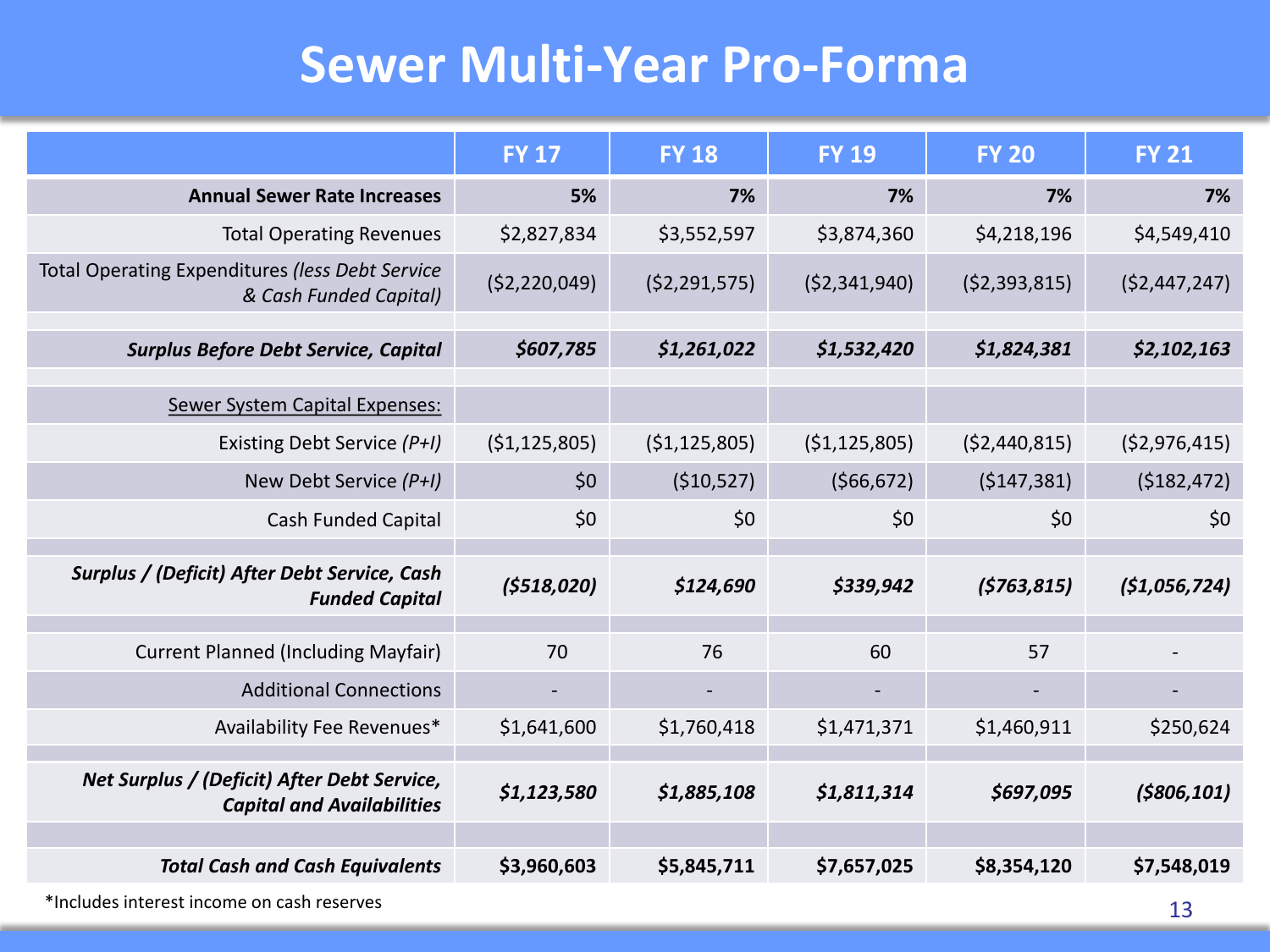#### **COMBINED Water and Sewer Fund With Kline Connections**



-Target Balance (Annual Operating and Debt Service)

-Modifed Target Balance (75% of Annual Operating and Debt Service)

|                     | <b>FY 17</b> | <b>FY 18</b> | <b>FY 19</b> | <b>FY 20</b> | <b>FY 21</b> | <b>FY 22</b> |
|---------------------|--------------|--------------|--------------|--------------|--------------|--------------|
| <b>Fixed Charge</b> | \$15.00      | \$15.00      | \$15.00      | \$15.00      | \$15.00      | \$15.00      |
| Water Rate Increase | 3%           | 3%           | 3%           | 3%           | 3%           | 3%           |
| Sewer Rate Increase | 5%           | 3%           | 3%           | 3%           | 3%           | 3%           |